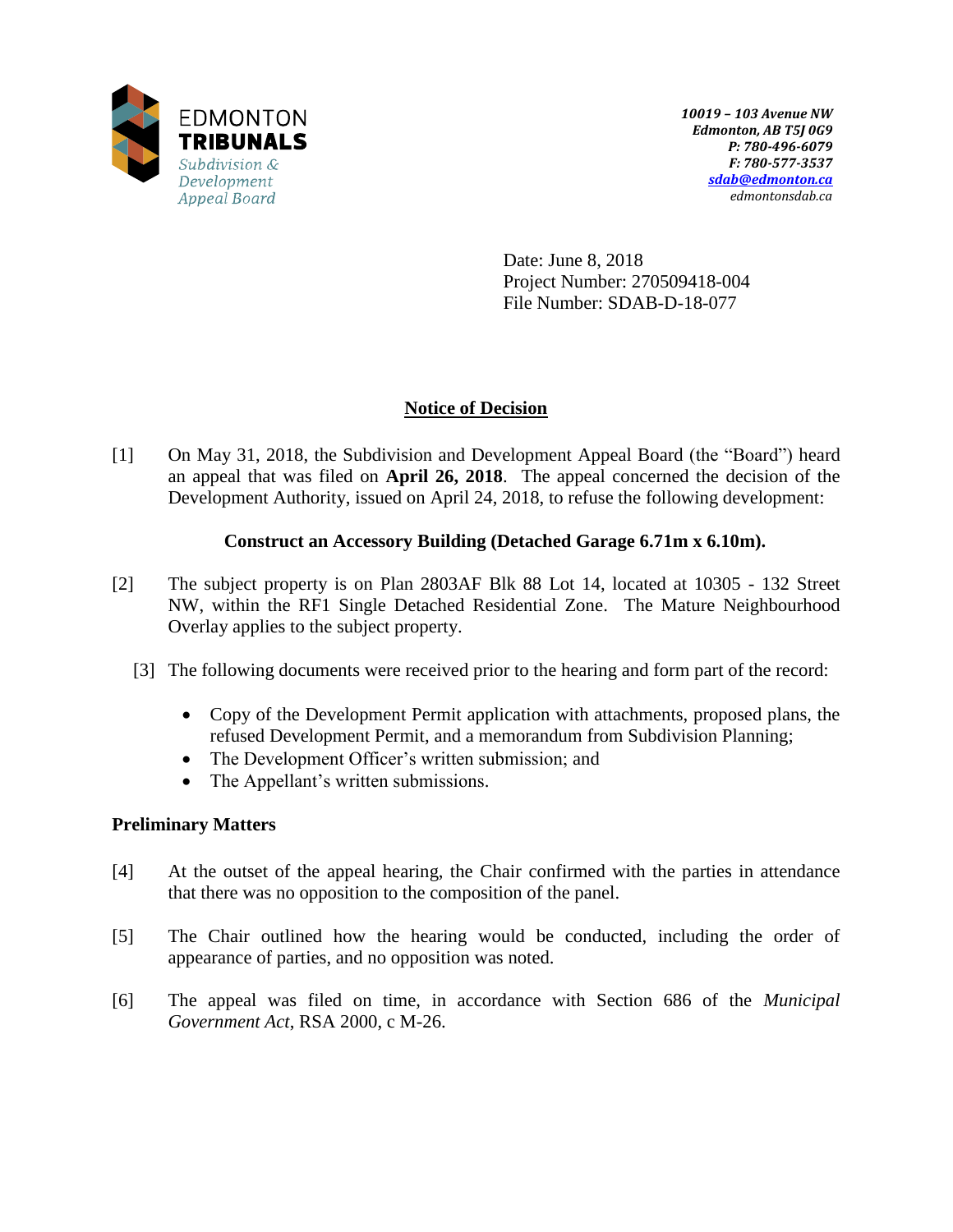#### **Summary of Hearing**

- *i) Position of the Appellant, Mr. P. Leighsmith, who was accompanied by Mr. M. Lapner, the property owner*
- [7] Mr. Leighsmith submitted that the proposed development is part of the renovations to the house that require the current garage to be removed.
- [8] The proposed rear detached garage will be in keeping with the Mature Neighbourhood Overlay. The rear detached garage will be designed to complement the existing dwelling.
- [9] They will be maximizing the green space between the house addition and the garage and it will complement the neighbours' yard to the east.
- [10] The proposed garage is designed to be as small as possible. There will be 21 feet from the garage to the rear of the house.
- [11] The rear lane does not serve as a useful purpose for parking or turning as it is a dead end lane.
- [12] There are other garages in the neighbourhood that are located at the edge of the rear lane which are similar to the proposed development.
- [13] Mr. Lapner spoke to and reviewed the proposed plans with neighboring property owners who are in support of the proposed development. They received support from all of the neighbours within the 60 metre notification radius as well as a letter in support from the Old Glenora Conservation Association.
- [14] The immediate adjacent neighours to the east are in support of the rear setback to ensure that the sight line from their property will not be negatively impacted.
- [15] The original rendering of the garage was set on the rear property line so the distance between the house and garage was maximized. The proposed development will be moved back 0.15 metres to prevent the eave from encroaching into the rear lane.
- [16] Mr. Lapner noted that the power poles are being replaced in the area and after discussions with EPCOR, the power pole noted on the site plan will be relocated to better accommodate the proposed garage.
- [17] Mr. Lapner stated that he spent a significant amount of time designing the proposed detached garage to ensure that it will be in keeping with the neighbourhood and the Mature Neighbourhood Overlay.
- [18] He referred to the site plan on Page 7 of the Development Officer's written submission to show how the proposed garage would be situated with a setback of 1.2 metres.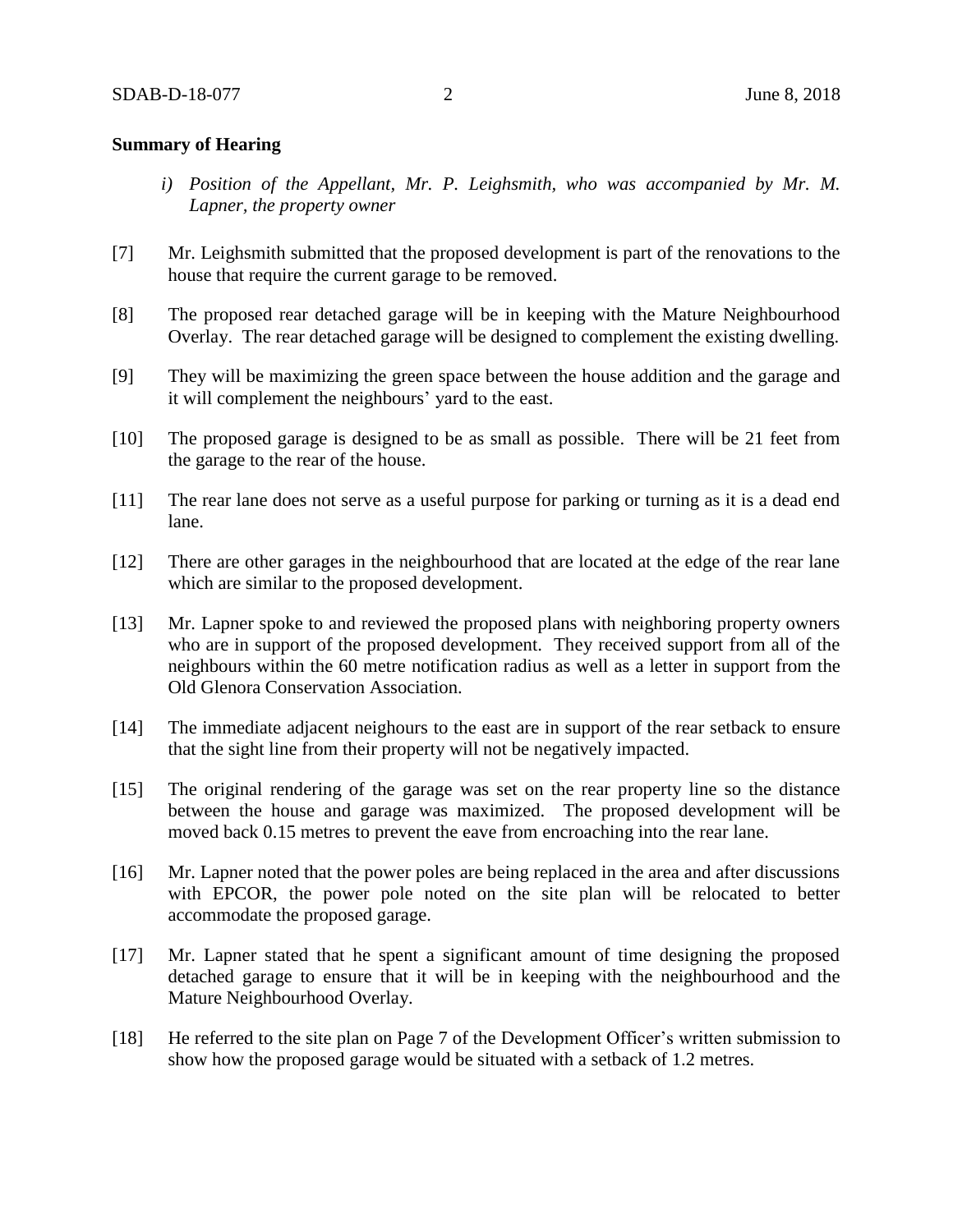- [19] He stated that a vehicle will be entering the garage no matter where it is located on the property.
- [20] He referred to the photographs in his submission showing the rear lane and the proposed garage location. Approximately 100 metres from the subject site is a narrow rear lane that has detached garages similar to the proposed development.
- [21] In response to questions by the Board, both Mr. Leighsmith and Mr. Lapner confirmed that detached garages 100 metres from the subject site are accessed directly from the rear lane.
- [22] They further confirmed that the eaves of the detached garage will project 6 inches from the garage and will not overhang onto City property.
- [23] They tested the turning radius at their garage and had no issue entering the garage. Because of this they believe they will not have an issue entering and exiting the proposed garage.
- [24] Mr. Lapner stated that the neighbours at the end of the lane have garages off of Churchill Crescent, and do not use the lane for access.
- [25] They are in agreement with the suggested conditions of the Development Officer and stated that the eave projection will not be an issue.

#### **Decision**

- [26] The appeal is **ALLOWED** and the decision of the Development Authority is **REVOKED**. The development is **GRANTED** as applied for to the Development Authority, subject to the following **CONDITIONS**:
	- 1. The proposed detached Garage will be built in accordance with the stamped approved plans.
	- 2. No part of the structure, including eaves, shall encroach onto the Lane.

#### **Subdivision Planning Conditions**:

1. The proposed 6.10 metre driveway to the abutting lane located 0.92 metres from the east property line, is acceptable to Subdivision Planning. However, we note that there is an existing power pole in close proximity to the proposed driveway as shown on the Enclosure.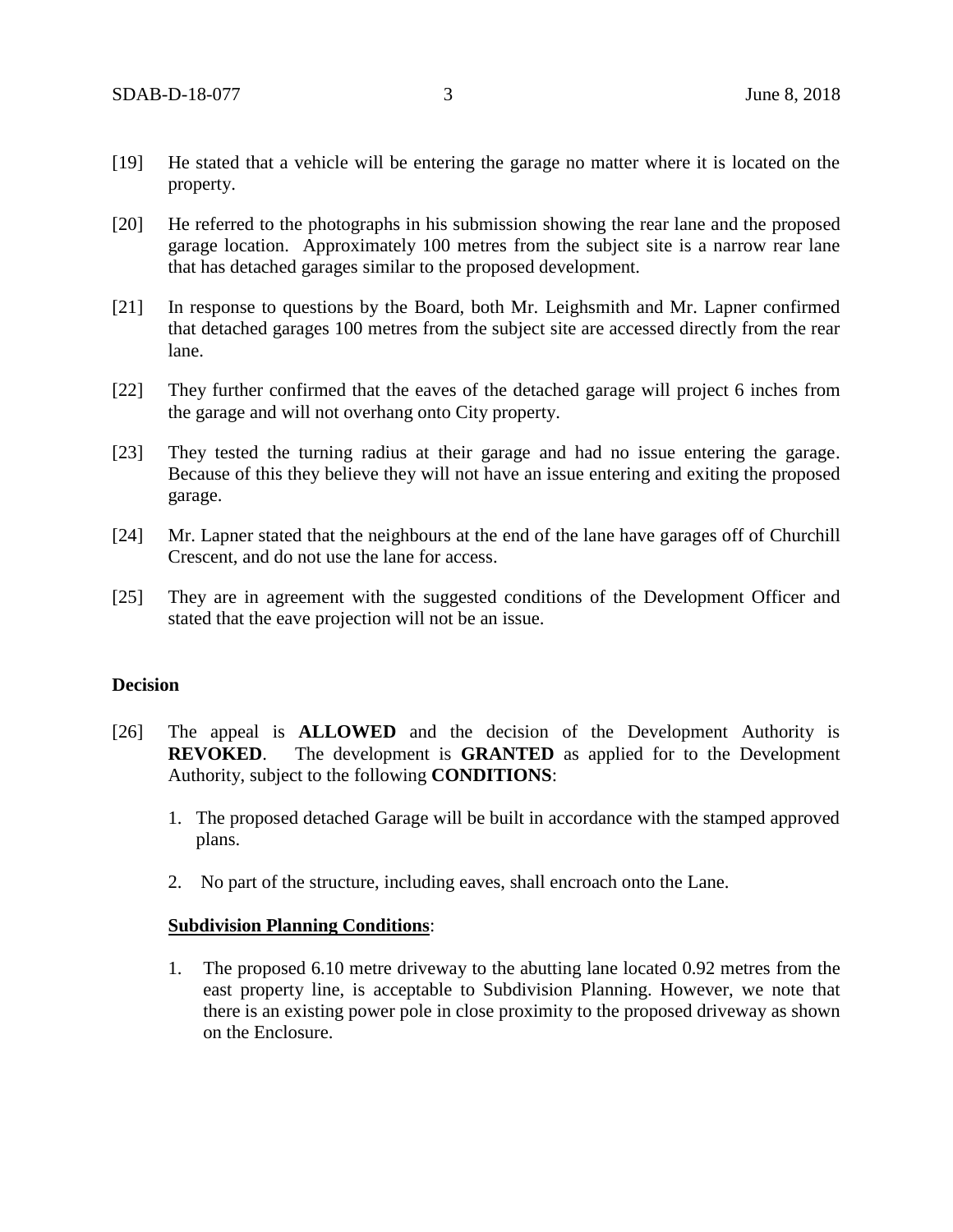All proposed residential driveways, located in close proximity to any surface utility, do not have city enforced at grade offsets and therefore must be located to meet the at grade offset requirements of the associated utility company. All costs associated with relocation of the surface utility will be borne by the owner/applicant. The applicant should contact Ron Hewitt (780-412-3128) of EPCOR Customer Engineering and Soon Chung of Telus (780-446-4913) regarding minimum clearance to be maintained from the existing power pole located adjacent to the proposed driveway.

- 2. Any alley or boulevard damage occurring as a result of construction traffic must be restored to the satisfaction of Development Inspections, as per Section 15.5(f) of the Zoning Bylaw. All expenses incurred for repair are to be borne by the owner.
- 3. There may be utilities within road right-of-way not specified that must be considered during construction. The owner/applicant is responsible for the location of all underground and above ground utilities and maintaining required clearances as specified by the utility companies. Alberta One-Call (1-800-242-3447) and Shaw Cable (1-866-344-7429; www.digshaw.ca) should be contacted at least two weeks prior to the work beginning to have utilities located. Any costs associated with relocations and/or removals shall be at the expense of the owner/applicant.
- 4. Any hoarding or construction taking place on road right-of-way requires an OSCAM (On-Street Construction and Maintenance) permit. OSCAM permit applications require Transportation Management Plan (TMP) information. The TMP must include:
	- the start/finish date of project;
	- accommodation of pedestrians and vehicles during construction;
	- confirmation of lay down area within legal road right of way if required; and

• confirmation if crossing the sidewalk and/or boulevard is required to temporarily access the site.

It should be noted that the hoarding must not damage boulevard trees. The owner or Prime Contractor must apply for an OSCAM online at:

[https://www.edmonton.ca/businesseconomy/licences\\_permits/oscam-permit](https://www.edmonton.ca/businesseconomy/licences_permits/oscam-permit-request.aspx)[request.aspx](https://www.edmonton.ca/businesseconomy/licences_permits/oscam-permit-request.aspx) and https://www.edmonton.ca/documents/ConstructionSafetv.pdf

#### ADVISEMENT:

i. The proposed access for the garage is to the alley, as shown on the Enclosure. An alley access does not require a curb crossing permit.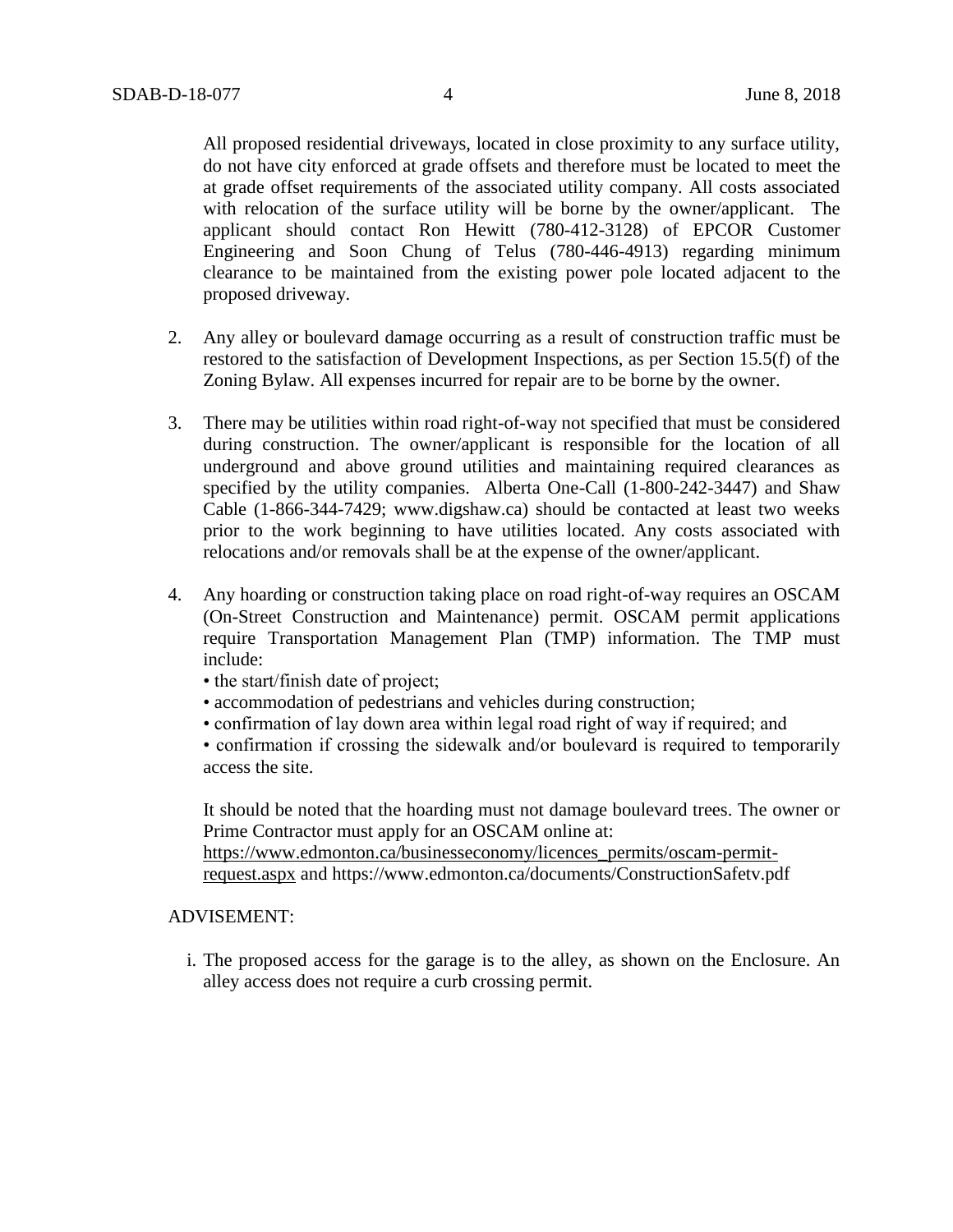[27] In granting the development the following variance to the *Edmonton Zoning Bylaw* is allowed:

> 1. The minimum required distance from the Rear Lot Line to a rear detached Garage where the vehicle door faces the lane shall be 1.2 metres as per section 814.3(22) is varied to allow a deficiency of 1.05 metres, thereby decreasing the minimum required distance to 0.15 metres.

#### **Reasons for Decision**

- [28] The proposed development is Accessory to a Permitted Use in the RF1 Single Detached Residential Zone.
- [29] There is an issue as to whether or not a variance should be granted in the Rear Setback outlined in Section 814.3(22) of the *Edmonton Zoning Bylaw* that states:

The minimum distance from the Rear Lot Line to a rear detached Garage where the vehicle doors face the Lane shall be 1.2 metres.

- [30] The Board grants the variance for the following reasons:
	- 1. The Board acknowledges that the proposed development exceeds the minimum required 3.0 metre separation distance between the principal Dwelling and the rear detached Garage as per section 814.3 (20) and, in fact, provides an excess of 3.45 metres over the 3.0 metre minimum.
	- 2. The Board notes that this excess in the distance between the detached Garage and the principal Dwelling ensures no interference with the existing sunlight penetration on the east abutting property.
	- 3. The Board received photographic evidence showing that Garages that are located close to the rear lane are characteristic of the neighbourhood.
	- 4. The Board notes that EPCOR does not object to the proposed detached Garage.
	- 5. The Board notes that there will be no encroachment onto the City property with the location of the proposed development.
	- 6. The property immediately east of the subject Site prefers the proposed location of the detached Garage as it will improve their sight line from their deck.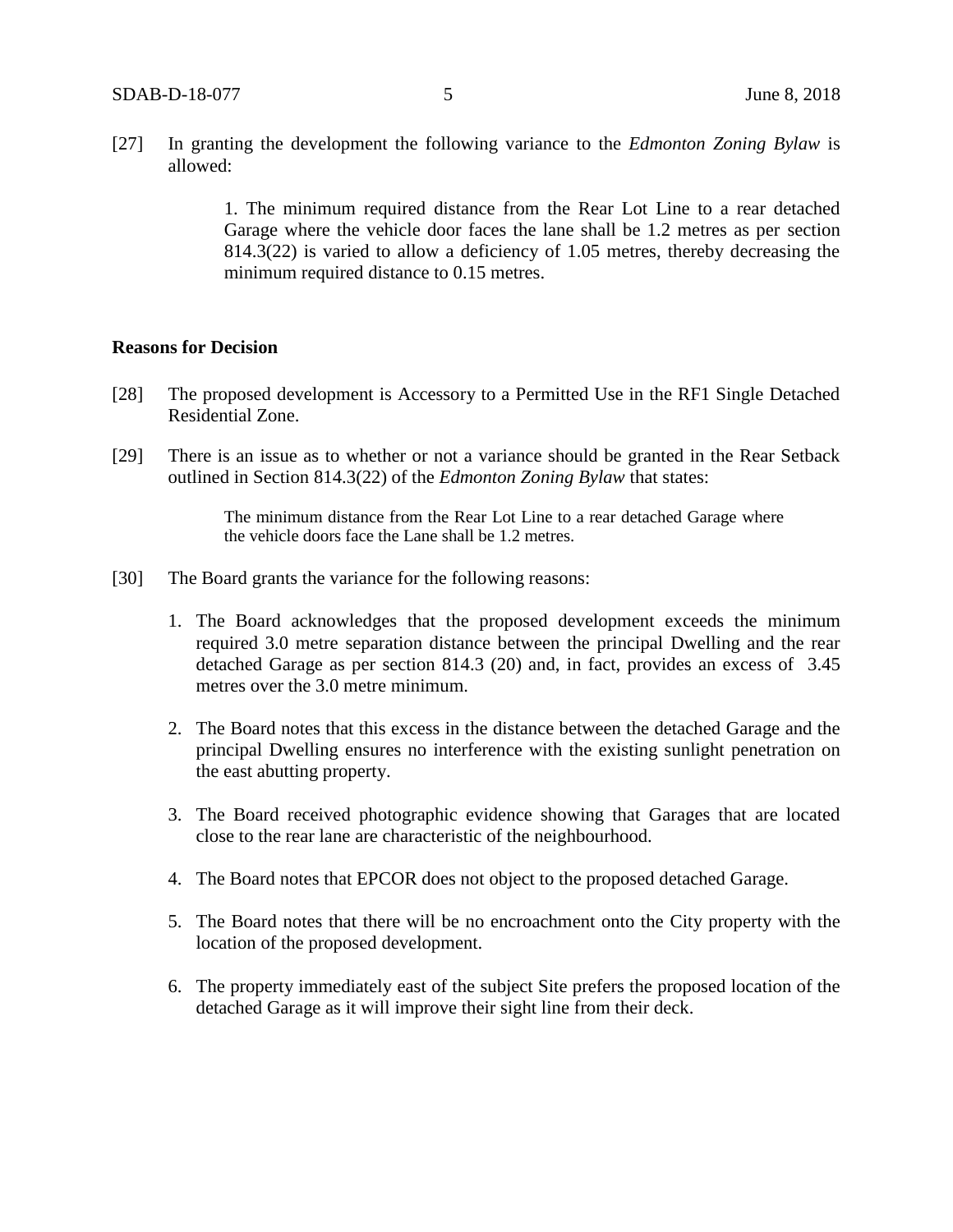- 7. There is support from all of the neighbouring property owners within the 60 metre notification radius regarding the proposed Rear Setback variance.
- [31] Based on the above, it is the opinion of the Board that the proposed development will not unduly interfere with the amenities of the neighbourhood, nor materially interfere with or affect the use, enjoyment or value of neighbouring parcels of land.

Mr. I. Wachowicz, Chair Subdivision and Development Appeal Board

Board Members in Attendance: Mr. B. Gibson; Mr. L. Pratt; Mr. A. Nagy; Ms. D. Kronewitt Martin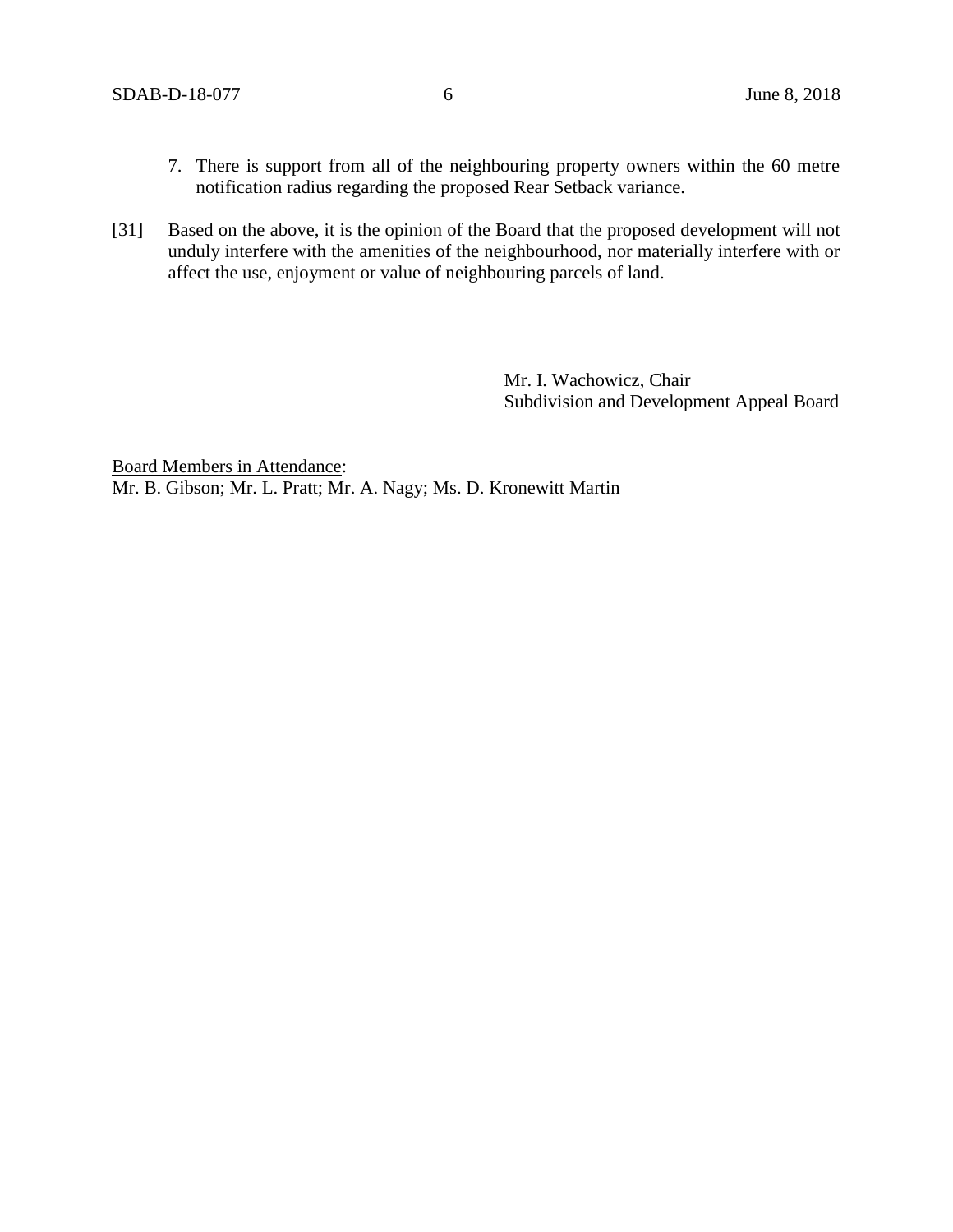#### **Important Information for the Applicant/Appellant**

- 1. This is not a Building Permit. A Building Permit must be obtained separately from Development & Zoning Services, located on the 2nd Floor, Edmonton Tower, 10111 – 104 Avenue NW, Edmonton, AB T5J 0J4.
- 2. Obtaining a Development Permit does not relieve you from complying with:
	- a) the requirements of the *Edmonton Zoning Bylaw*, insofar as those requirements have not been relaxed or varied by a decision of the Subdivision and Development Appeal Board,
	- b) the requirements of the *Alberta Safety Codes Act*,
	- c) the *Alberta Regulation 204/207 – Safety Codes Act – Permit Regulation*,
	- d) the requirements of any other appropriate federal, provincial or municipal legislation,
	- e) the conditions of any caveat, covenant, easement or other instrument affecting a building or land.
- 3. When an application for a Development Permit has been approved by the Subdivision and Development Appeal Board, it shall not be valid unless and until any conditions of approval, save those of a continuing nature, have been fulfilled.
- 4. A Development Permit will expire in accordance to the provisions of Section 22 of the *Edmonton Zoning Bylaw, Bylaw 12800*, as amended.
- 5. This decision may be appealed to the Alberta Court of Appeal on a question of law or jurisdiction under Section 688 of the *Municipal Government Act*, RSA 2000, c M-26. If the Subdivision and Development Appeal Board is served with notice of an application for leave to appeal its decision, such notice shall operate to suspend the Development Permit.
- 6. When a decision on a Development Permit application has been rendered by the Subdivision and Development Appeal Board, the enforcement of that decision is carried out by Development & Zoning Services, located on the 2nd Floor, Edmonton Tower, 10111 – 104 Avenue NW, Edmonton, AB T5J 0J4.

*NOTE: The City of Edmonton does not conduct independent environmental checks of land within the City. If you are concerned about the stability of this property for any purpose, you should conduct your own tests and reviews. The City of Edmonton, when issuing a development permit, makes no representations and offers no warranties as to the suitability of the property for any purpose or as to the presence or absence of any environmental contaminants on the property.*